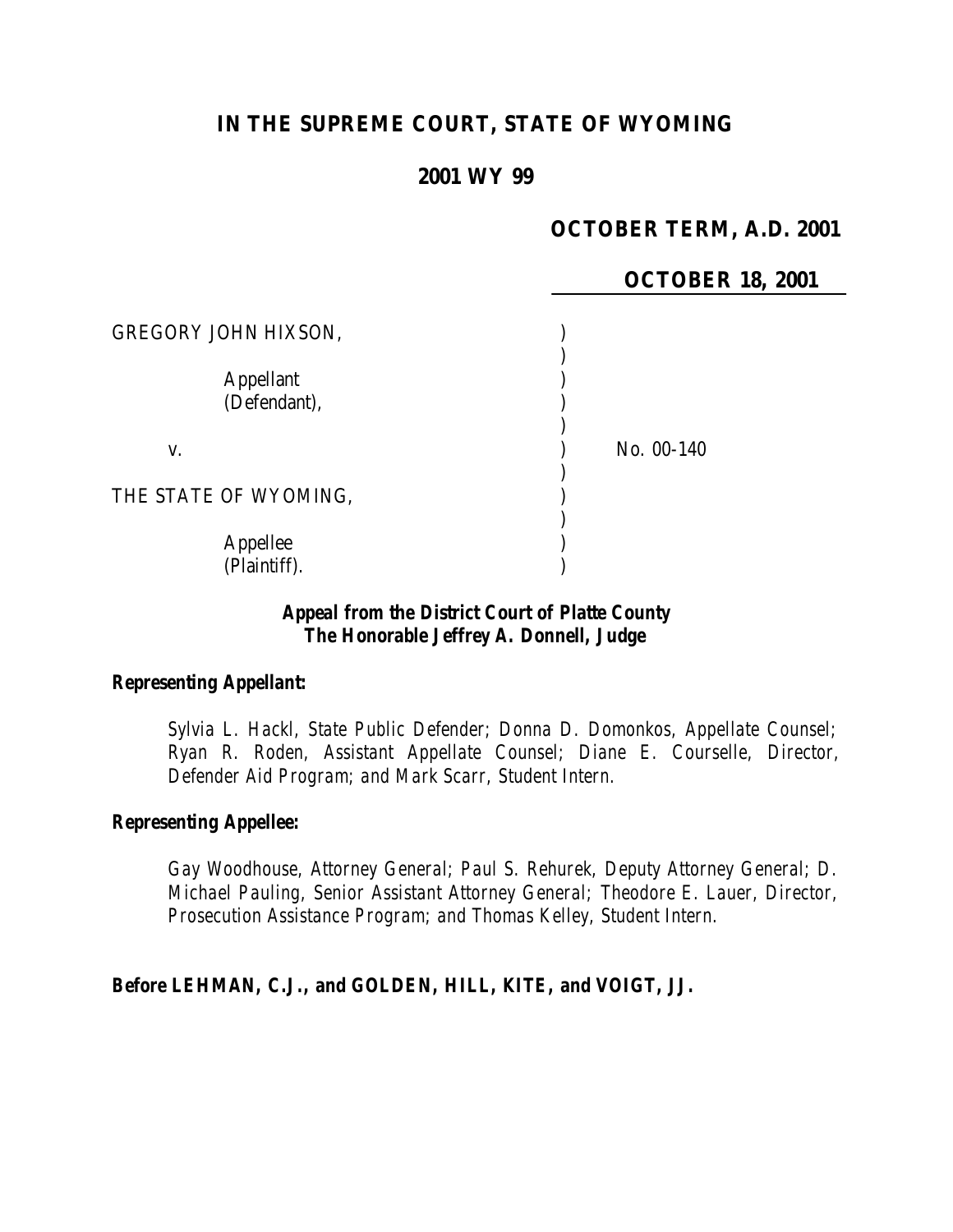### **VOIGT, Justice.**

[¶1] This is an appeal from a Judgment and Sentence entered after the appellant, Gregory John Hixson, was convicted by a jury of conspiracy to manufacture a controlled substance, in violation of Wyo. Stat. Ann. §§ 35-7-1031(a)(i) and 35-7-1042 (LexisNexis 2001), a felony, and two counts of possession of a controlled substance, in violation of Wyo. Stat. Ann. § 35-7-1031(c)(i) (LexisNexis 2001), both being misdemeanors. The primary issue is the sufficiency of an affidavit that resulted in the issuance of a search warrant. The appellant also argues that the plain view doctrine is not available to the State to salvage the fruits of the search. For the reasons set forth below, we reverse.

#### **ISSUES**

[¶2] The issues before this Court are:

1. Was the affidavit sufficient to support the judicial officer's conclusion that probable cause existed for issuance of the search warrant?

2. Was the seizure of items from the appellant's home during his arrest nevertheless justified under the plain view doctrine?

### **FACTS**

[¶3] Analysis of this case must begin with a chronology of significant events. On August 10, 1999, law enforcement officers worked with a confidential informant (CI1) to purchase controlled substances from Jason Schibig. CI1 told Wheatland Police Officer Don London that Schibig had told her that Schibig had purchased the controlled substances from the appellant. On August 14, 1999, the police officers worked with a second confidential informant (CI2) to purchase controlled substances directly from the appellant. On August 25, 1999, an Information was filed charging the appellant with unlawful delivery of a controlled substance based on the August 14, 1999, transaction.<sup>1</sup> Also on August 25, 1999, an arrest warrant was issued for the appellant, and Officer London signed an affidavit to support his request for a search warrant directed to the appellant's residence. The search warrant was obtained on August 26, 1999, and executed, along with the arrest warrant, on August 27, 1999. Finally, a second Information was filed on August 28, 1999, charging the appellant with the three counts that are at issue in this appeal. The charges contained in the second Information stemmed from evidence obtained during the search of the appellant's residence pursuant to the warrant, and on his person following his arrest.

<sup>&</sup>lt;sup>1</sup> The appellant was acquitted of this charge, so it is not one of the convictions being appealed in the instant case.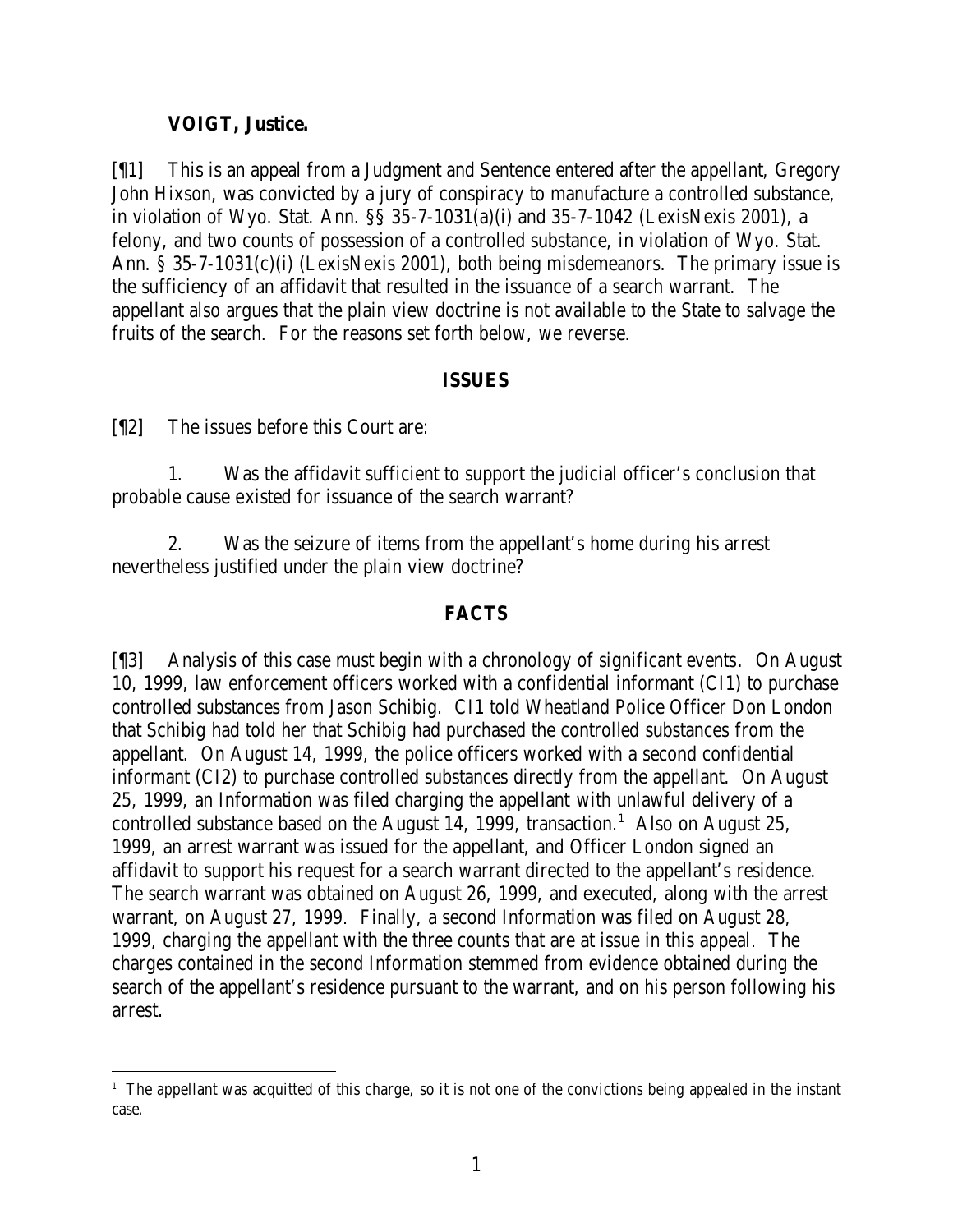[¶4] After being bound over to the district court for trial on all four of the charges, the appellant filed a Motion in Limine to Suppress Evidence. The gist of that motion was that Officer London's affidavit failed to provide a substantial basis from which the issuing judicial officer could conclude there was probable cause to issue the search warrant. Specifically, the appellant contended that the affidavit contained conclusions and false statements. The present appeal is from the district court's denial of the motion to suppress evidence.

#### **DISCUSSION**

#### **THE SEARCH WARRANT**

[¶5] The Fourth Amendment to the United States Constitution and Wyo. Const. art. 1, § 4 both protect the people against unreasonable searches and seizures. This Court has had many occasions to compare and apply these two provisions. *See Cordova v. State*, 2001 WY 96,  $\P$  5-11, P.3d , slip op. at 3-5 (Wyo. 2001) and *Vasquez v. State*, 990 P.2d 476, 482-89 (Wyo. 1999). Because of the desire recognized in *Cordova*, 2001 WY 96, ¶ 6, \_\_\_ P.3d at \_\_\_, slip op. at 3, and *Vasquez*, 990 P.2d at 486, to "develop our own constitutional principles under the state provision," we begin by looking to Wyo. Const. art. 1, § 4, which provides:

> The right of the people to be secure in their persons, houses, papers and effects against unreasonable searches and seizures shall not be violated, and no warrant shall issue but upon probable cause, supported by affidavit, particularly describing the place to be searched or the person or thing to be seized.

*See Cordova*, 2001 WY 96, ¶ 6, \_\_\_ P.3d at \_\_\_, slip op. at 3; *Vasquez*, 990 P.2d at 485. Of significance to our analysis is the language therein requiring the probable cause finding for the issuance of a search warrant to be supported by affidavit.<sup>2</sup> The requirement of an affidavit "strengthens" the Wyoming citizen's rights by creating a permanent record. *Vasquez*, 990 P.2d at 483; *Davis v. State*, 859 P.2d 89, 93 (Wyo. 1993).

(Emphasis added.)

<sup>&</sup>lt;sup>2</sup> The Fourth Amendment to the United States Constitution reads as follows:

The right of the people to be secure in their persons, houses, papers, and effects, against unreasonable searches and seizures, shall not be violated, and no Warrants shall issue, but upon probable cause, supported by *Oath or affirmation*, and particularly describing the place to be searched, and the persons or things to be seized.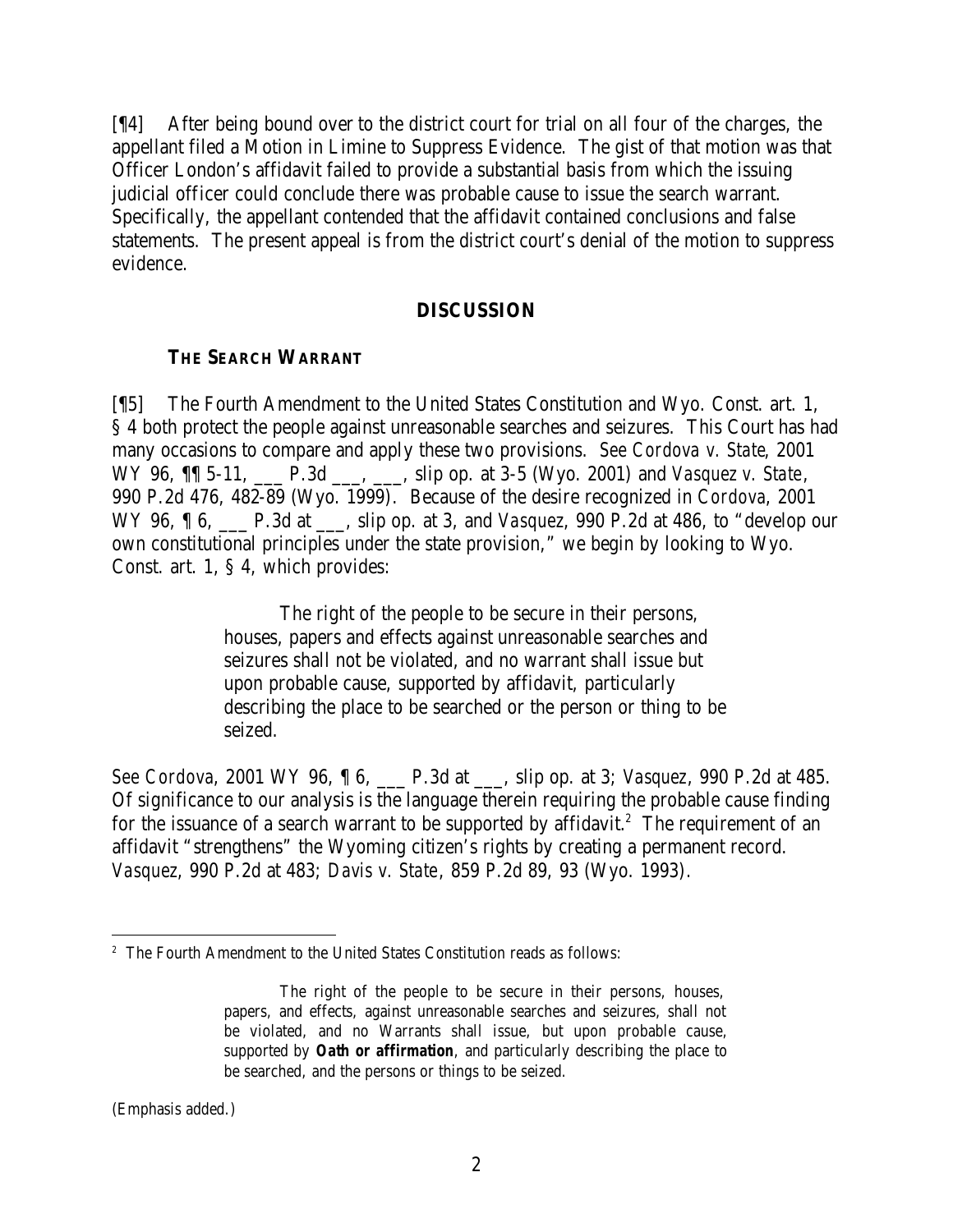[¶6] Wyoming's law concerning the probable cause necessary for the issuance of a search warrant, as well as the standard for review of that decision, is succinctly stated in *Davis*, 859 P.2d at 94 (*quoting Hyde v. State*, 769 P.2d 376, 378, 379 (Wyo. 1989); *Bonsness v. State*, 672 P.2d 1291, 1292 (Wyo. 1983); *Ostrowski v. State*, 665 P.2d 471, 478 (Wyo. 1983); *United States v. Shelton*, 742 F.Supp. 1491, 1498-99 (D.Wyo. 1990); and *Franks v. Delaware*, 438 U.S. 154, 171, 98 S.Ct. 2674, 2684, 87 L.Ed.2d 667 (1978)):

> In order to issue a search warrant, the judge or magistrate must have a "substantial basis" for concluding that probable cause exists. \* \* \* The judge or magistrate must be supplied with sufficient information to support his independent judgment that probable cause exists.  $***$  The affidavit "must include facts sufficient to warrant a reasonably prudent and cautious man to believe that a crime has been committed and that there is evidence of the crime at the place to be searched." \* \* \* While mere suspicion is not enough, certainty is not required. \* \* \*

> There is a presumption of validity with respect to the affidavit supporting a search warrant. \* \* \* Furthermore, the affidavit is to be tested by much less vigorous standards than those governing the admissibility of evidence at trial.  $***$ The issuing judge's determination should be paid great deference upon appeal. \* \* \* Because of the preference for warrants, and the desire to encourage law enforcement personnel to seek warrants, any doubt should be resolved by sustaining the search.

We further delineated the nature of our scope of review in *Cordova*, 2001 WY 96, ¶¶ 9-15,  $\Box$  P.3d at  $\Box$ , slip op. at 4-7.

[¶7] We traditionally review the sufficiency of an affidavit to support the issuance of a search warrant under Wyo. Const. art. 1, § 4 *de novo*, giving deference<sup>3</sup> to the issuing magistrate's determination of probable cause such that it places the burden on the appellant to prove, by a preponderance of the evidence, that his rights were violated. *Cordova*, 2001 WY 96, 10, P.3d at \_\_\_, slip op. at 5; *Hall v.* State, 911 P.2d 1364, 1367 (Wyo. 1996); *Guerra v.* State, 897 P.2d 447, 452 (Wyo. 1995). Review of the magistrate's

<sup>&</sup>lt;sup>3</sup> As we stated in *Cordova*, this deference is not "to be employed to blindly sustain the actions of the magistrate or to place any reviewing court in a position that it may refuse to examine the factual basis for such issuance.'" *Cordova*, 2001 WY 96, ¶ 11, \_\_\_ P.3d at \_\_\_, slip op. at 6 (*quoting Smith v. State*, 557 P.2d 130, 133 (Wyo. 1976)).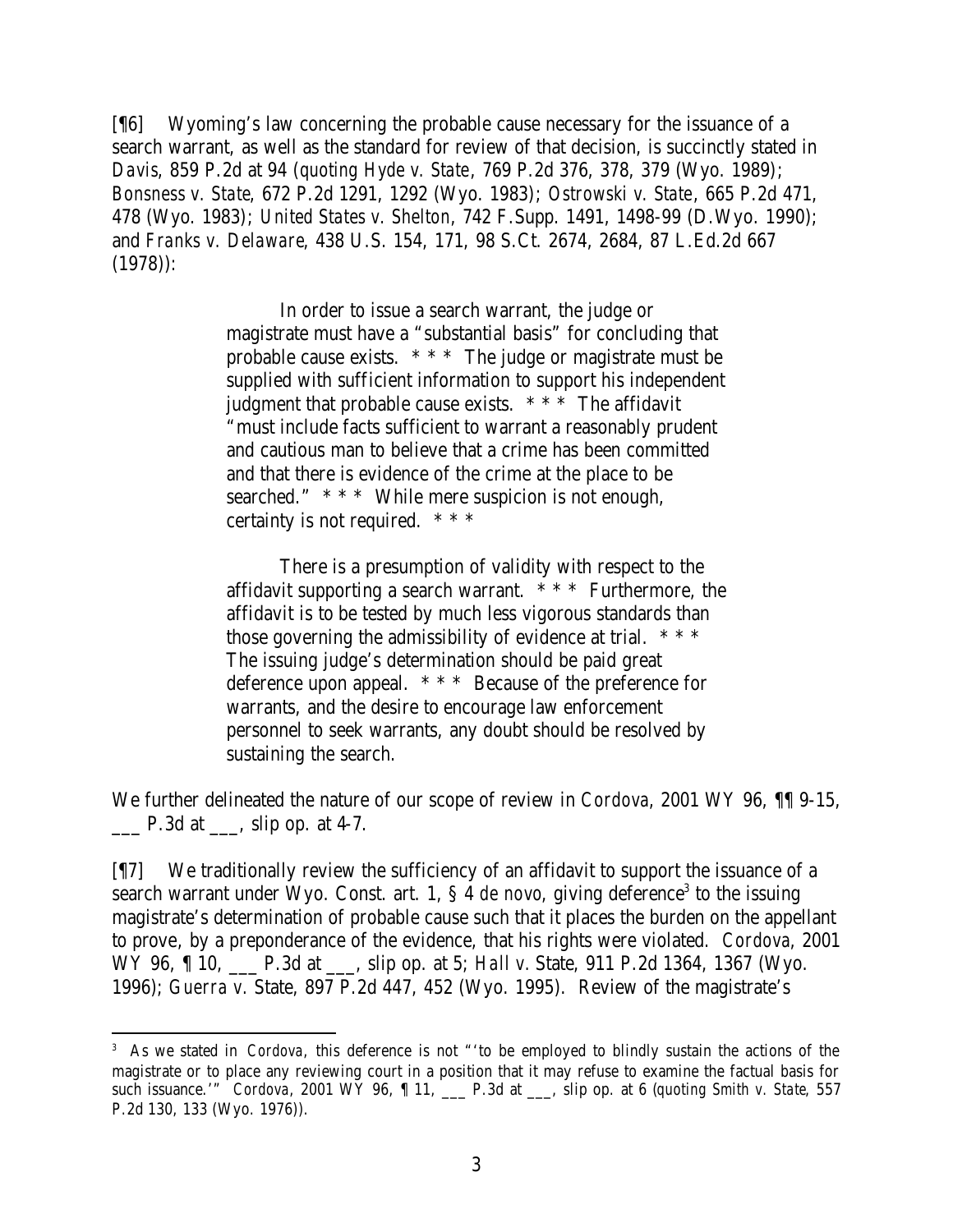decision is accomplished under a "totality of the circumstances" test, but it must not be forgotten that, in determining probable cause to issue a search warrant, the magistrate is limited to "the four corners of the proffered affidavit in determining existence of probable cause."<sup>4</sup> *Southworth v. State*, 913 P.2d 444, 448 (Wyo. 1996); *Hall*, 911 P.2d at 1368; *Guerra*, 897 P.2d at 453; *Ostrowski*, 665 P.2d at 478. Likewise, Wyoming's constitutional affidavit requirement means that "[s]upplemental testimony taken [during a suppression hearing] cannot be considered in determining whether probable cause existed at the time the warrant was issued."<sup>5</sup> *Cordova*, 2001 WY 96, ¶ 9, \_\_\_ P.3d at \_\_\_, slip op. at 5. The affidavit must "supply the issuing officer with sufficient information to make an *independent* judgment that probable cause exists for the warrant. To that end, the affidavit must include more than bare conclusions of the affiant" and the affiant must "adequately articulate the factual basis for their request . . .." *Cordova*, 2001 WY 96, ¶¶ 13-14, \_\_\_ P.3d at \_\_\_, slip op. at 6 (emphasis in original).

[¶8] The affidavit used to obtain the warrant to search the appellant's residence reads in full as follows:

## AFFIDAVIT OF DON LONDON

COMES NOW the Affiant, Don London, who after being duly sworn upon his oath, states as follows:

1. I am employed as an officer with the Wheatland Police Department.

2. I am certified as a peace officer in the State of Wyoming, and have been so certified at all times relevant herein.

3. Pursuant to an investigation conducted in Wheatland, Wyoming, a confidential informant purchased controlled substances from a Jason Schibig.

<sup>4</sup> "[I]t is the information available at the time the warrant was issued that is material to the question of probable cause." *Lee v. State*, 2 P.3d 517, 524 (Wyo. 2000). Oral statements of witnesses made at the time may be considered by the magistrate only if they have been made and recorded pursuant to the formalities of W.R.Cr.P. 41(c). *Guerra*, 897 P.2d at 453. As in *Guerra*, there is no suggestion in the record of the instant case that the officer's affidavit was supplemented in this manner.

<sup>&</sup>lt;sup>5</sup> An exception "to this rule applies when defendants meet their burden of establishing by a preponderance of the evidence that the affiant gave deliberately false statements or recklessly disregarded the truth in creating the affidavit." *Cordova*, 2001 WY 96, ¶ 9 n.4, \_\_\_ P.3d at \_\_\_ n.4, slip op. at 5 n.4.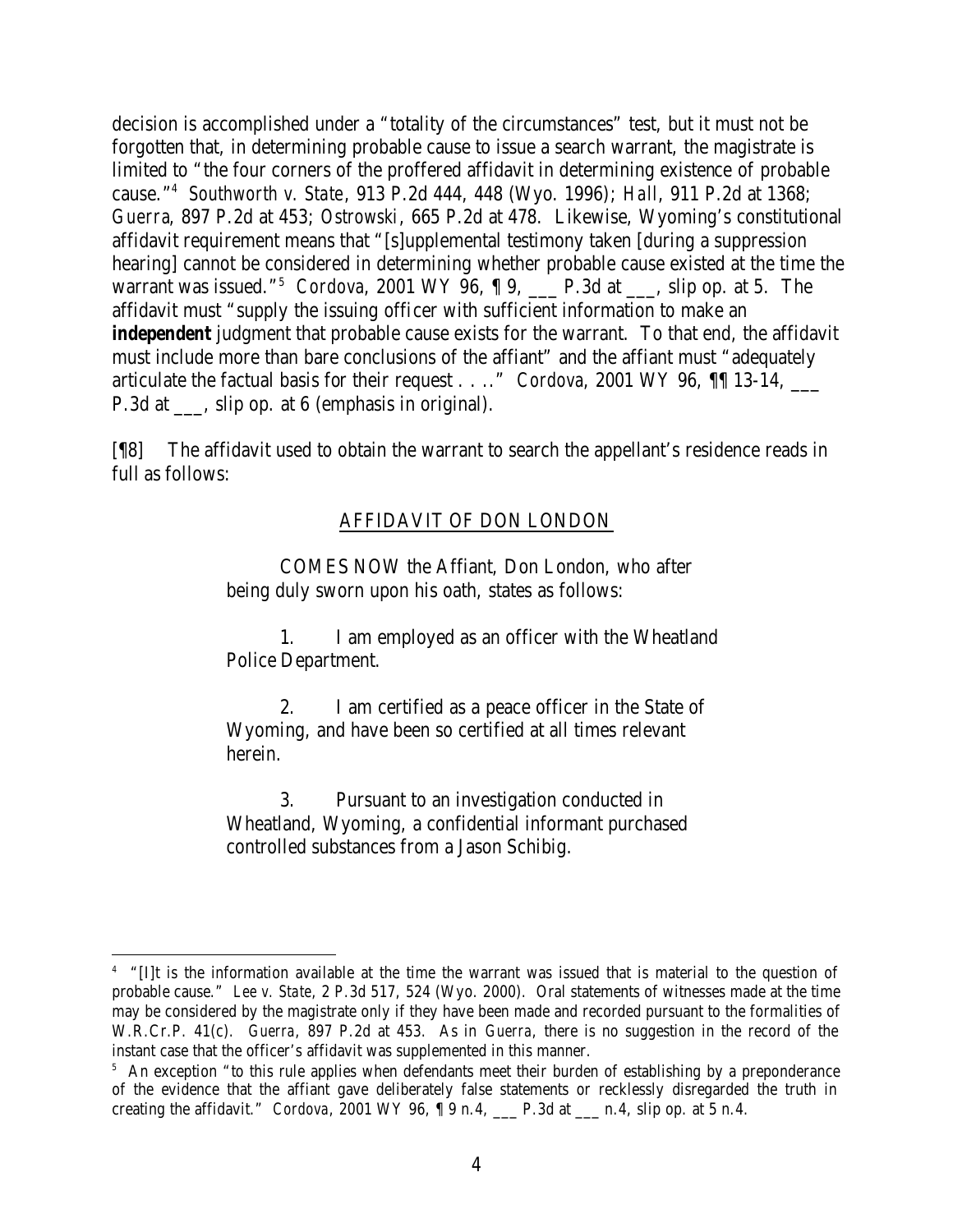4. As part of the purchase on August 10, 1999, money was given to Schibig by the confidential informant at a motel in Wheatland.

5. After receiving the money from the confidential informant, Schibig traveled to 905  $14<sup>th</sup>$  Street, Wheatland, and then returned to the motel bringing marijuana and methamphetamine.

6. On a second occasion on that same date, Jason Schibig received an additional order for methamphetamine and again traveled to 905 14<sup>th</sup> Street, Wheatland, and returned bearing the controlled substance.

7. The amounts of controlled substances ordered by the confidential informant and delivered by Schibig were of differing weights and discussion was had between Schibig and the confidential informant of the differing weights of the materials and the various pricing for different amounts of these substances.

8. One of the residents at 905  $14<sup>th</sup>$  Street, Wheatland, is a Gregory John Hixson.

9. On August 14, 1999, a different confidential informant purchased approximately  $\frac{1}{4}$  oz. of marijuana from Mr. Hixson.

10. In the course of the Schibig transactions, Mr. Schibig informed the confidential informant that the drugs he was delivering were coming from Hixson.

11. The serial numbers of all bills used in the transactions were recorded.

12. Based upon the foregoing information, the undersigned believes that Hixson is actively engaged in the distribution of controlled substances including both marijuana and methamphetamine and that he is keeping and storing those controlled substances at his residence at  $905 \; 14^{\text{th}}$  Street, Wheatland, Wyoming.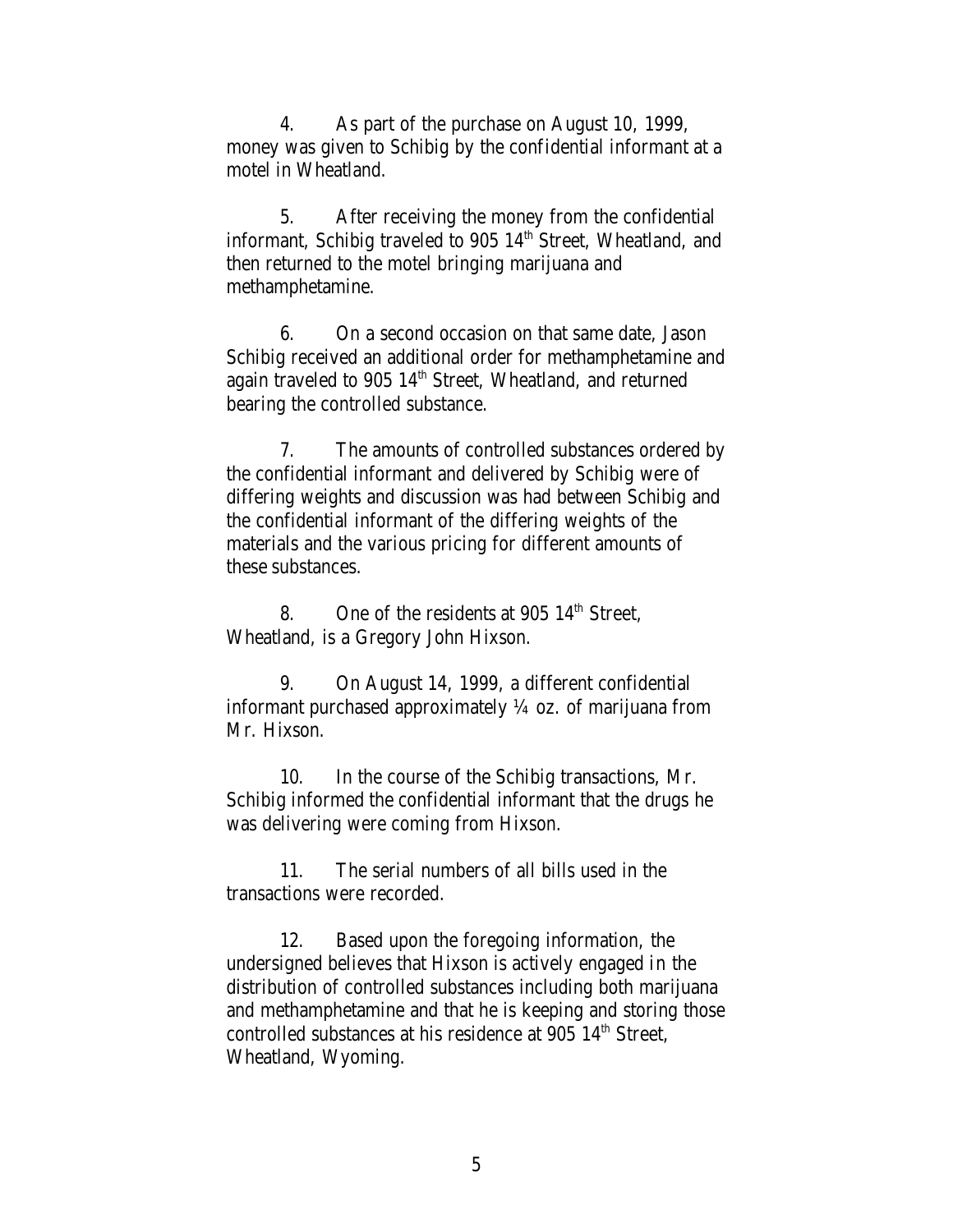13. The undersigned requests that the Court issue a search warrant authorizing the search of the premises at 905  $14<sup>th</sup>$  Street for controlled substances, scales, packaging material and business records associated with the distribution of controlled substances and money delivered in exchange for the controlled substances in the transactions noted above.

14. The premises at 905  $14<sup>th</sup>$  Street include a number of out buildings and parked vehicles which may be being used to store these materials.

#### FURTHER AFFIANT SAITH NAUGHT.

[¶9] Counsels' arguments and the district court's comments at the suppression hearing focused on the distinction between facts and conclusions.<sup>6</sup> One example from the affidavit may suffice to illustrate the nature of the discussion. Paragraph 3 states: "Pursuant to an investigation conducted in Wheatland, Wyoming, a confidential informant purchased controlled substances from a Jason Schibig." The gist of the appellant's argument is that, from this statement, the magistrate could not tell who conducted the investigation, or who determined that an informant purchased controlled substances from Schibig. The information is not attributed to any particular source. Was Officer London part of the investigation? Did Officer London witness the purchase? Was it the informant or someone else who told Officer London of the purchase? Similar uncertainty pervades the affidavit's remaining paragraphs.

[¶10] The prosecutor argued, and the district court concluded, that a statement such as that found in paragraph 3 of the affidavit is not a conclusion, but is a statement of fact. The State's argument is that "an informant purchased drugs from Schibig" is a statement of fact. The district court concluded that a failure to attribute an individual fact to a particular source does not render the fact a conclusion.

[¶11] We do not find the attempt to categorize the statements of this particular affidavit as either facts or conclusions to be helpful in deciding the issue before us. The real difficulty with the affidavit is that it did not provide the issuing magistrate with sufficient information from which he independently could assess the reliability of the statements made. It is true that hearsay, in general, and statements of informants, in particular, may provide the basis for the issuance of a search warrant. *McCutcheon v. State*, 604 P.2d 537, 543 (Wyo.

<sup>&</sup>lt;sup>6</sup> Questions were also raised about the truth of some of the statements made in the affidavit. For example, the statement in paragraph 11 apparently was not accurate because the confidential informant made change with the "buy money" at a convenience store before one of the transactions. Because we are reversing based on the nature of the affidavit as a whole, we need not discuss the effect of the alleged inaccuracies. *See Davis*, 859 P.2d at 92-94, for a review of the law in regard to false statements in search warrant affidavits.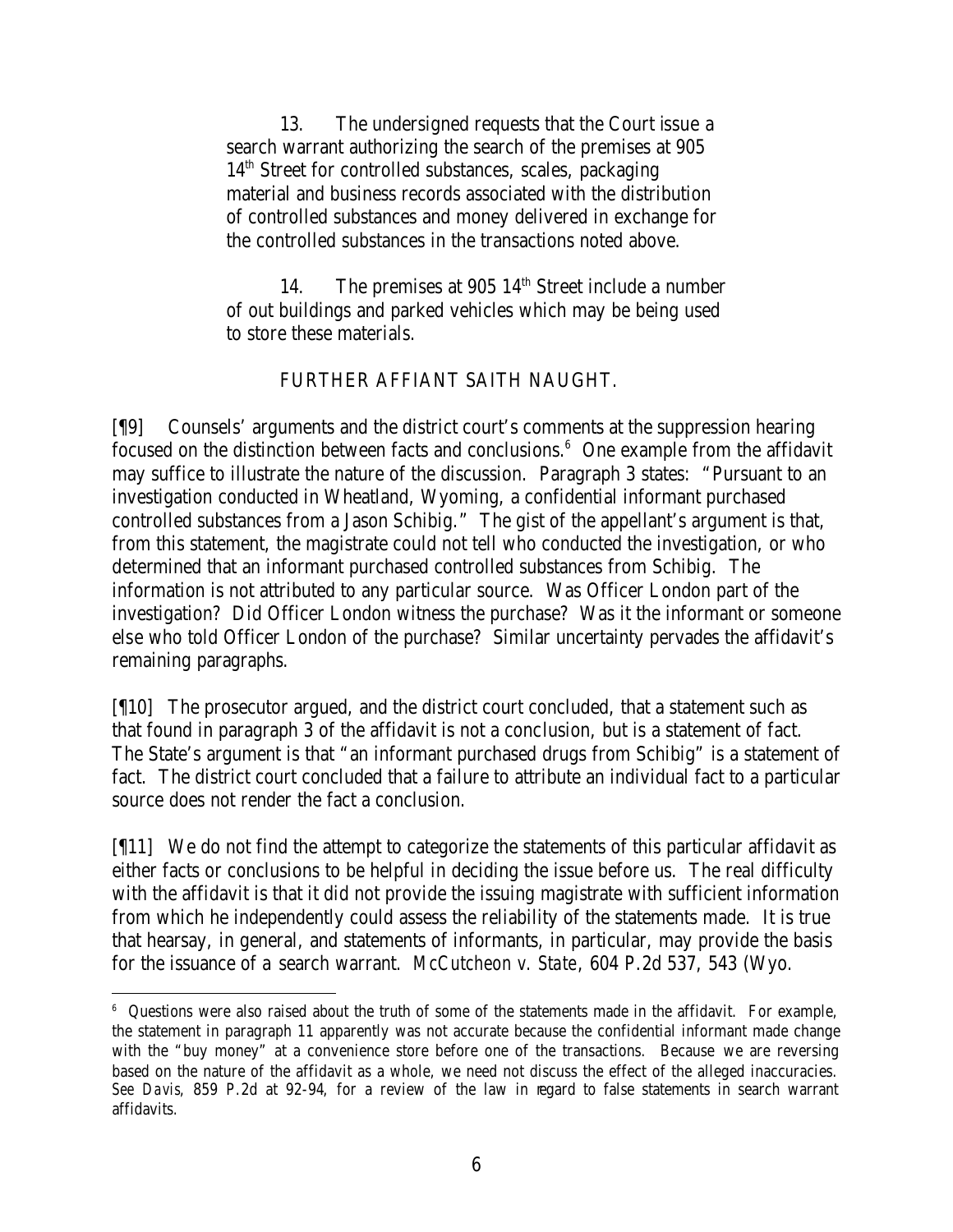1979) (*quoting Croker v. State*, 477 P.2d 122, 127 (Wyo. 1970)). Under the "totality of the circumstances" test, however, there must be information provided within the affidavit from which the magistrate may assess the veracity and the basis of knowledge of the persons supplying the information. *Cordova*, 2001 WY 96, ¶ 15, \_\_\_ P.3d at \_\_\_, slip op. at 7. In our case, because the affidavit does not identify the foundation for any of the statements, be they fact or conclusion, it is impossible to assess their reliability.

[¶12] Officer London's affidavit simply does not compare to the affidavits found to be sufficient, for example, in *Lee v. State*, 2 P.3d 517, 521-25 (Wyo. 2000); *Southworth*, 913 P.2d at 447-49; and *Hall*, 911 P.2d at 1368-69. Nor does it contain the "confirm[ations] by the personal knowledge" seen in the affidavit approved in *Almada v. State*, 994 P.2d 299, 312 (Wyo. 1999). For a judge or magistrate to issue a search warrant, the affidavit of probable cause must contain sufficient information for an independent determination of the reliability of the statements made therein, which shall include sufficient identification of the source of the information.<sup>7</sup>

## **PLAIN VIEW**

[¶13] Neither the federal nor the state constitution forbids *all* searches and seizures done without a warrant. What are prohibited are *unreasonable* searches and seizures. One of the recognized exceptions to the warrant requirement is the "plain view doctrine." As that doctrine is presently formulated in Wyoming, it contains three requisites for the lawful seizure of property:

> (1) the officer must not have violated the Fourth Amendment in arriving at the place from which the evidence could be plainly viewed; (2) the incriminating character of the evidence must be immediately apparent; and (3) the officer must have a lawful right of access to the object itself.

*Taylor v. State*, 7 P.3d 15, 21 (Wyo. 2000) (*citing Horton v. California*, 496 U.S. 128, 136, 110 S.Ct. 2301, 2308, 110 L.Ed.2d 112 (1990)). The first factor is sometimes stated as a requirement that "the officer is lawfully present in the place in which the objects are found . . .." *Callaway v. State*, 954 P.2d 1365, 1370 (Wyo. 1998). A former fourth factor, that there be exigent circumstances, has been abandoned. *Pendelton v. State*, 966 P.2d 951, 954 (Wyo. 1998) (*citing Jones v. State*, 902 P.2d 686, 692 (Wyo. 1995)).<sup>8</sup>

<sup>&</sup>lt;sup>7</sup> The specific identity of the confidential informant need not be revealed in the affidavit so long as the test of reliability can otherwise be made. As in *Cordova*, we do not now choose to adopt a "rigid test for the level of factual support or corroboration necessary to make a determination of adequate probable cause . . .." *Cordova*, 2001 WY 96, ¶ 15, \_\_\_ P.3d at \_\_\_, slip op. at 7.

<sup>8</sup> For an analysis of the underpinnings of the plain view doctrine, including the different rights implicated by a search, as opposed to a seizure, *see McDermott v. State*, 870 P.2d 339, 343-45 (Wyo. 1994). Only the exigent circumstances requirement of *McDermott* has been overruled.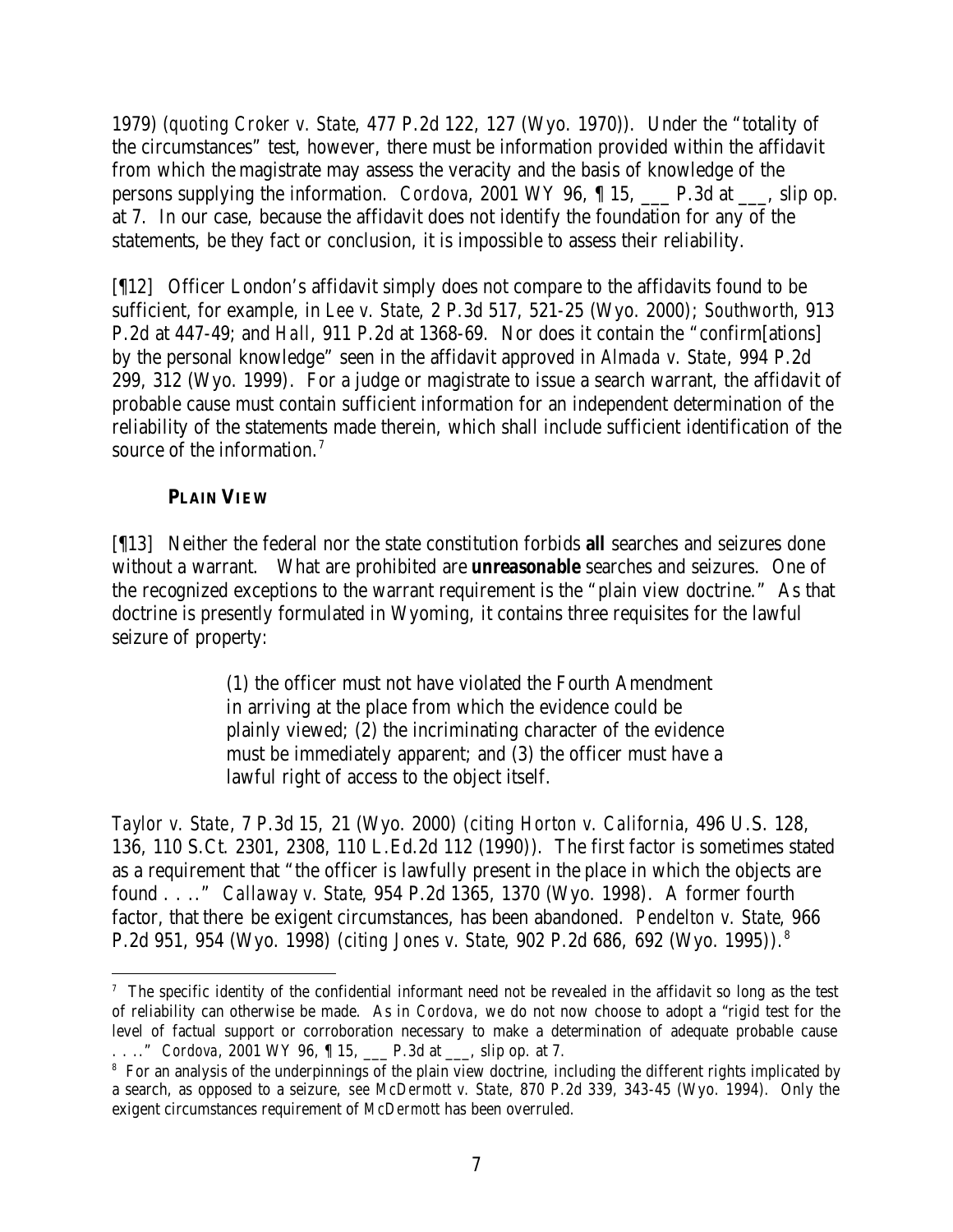[¶14] The plain view doctrine arises in our case out of the fact that, when the officers arrived at the appellant's residence with the search warrant issued on August  $26<sup>th</sup>$ , they also possessed the warrant issued on August  $25<sup>th</sup>$  for the appellant's arrest. It is the State's contention that the arrest warrant gave the officers "lawful presence" in the residence, regardless of the validity of the search warrant. Indeed, the district court came to such a conclusion at the end of the suppression hearing. Application of the three-part test set forth in *Taylor* requires a sojourn into the evidence presented at the suppression hearing.

[¶15] The suppression hearing transcript contains thirty-nine pages of Officer London's testimony. The bulk of his testimony concerns the issuance and execution of the search warrant. Seemingly as an afterthought, the prosecutor's final question to Officer London on cross-examination, and the officer's response, were as follows:

> Q. Was there evidence in plain view within the house once you went in there?

> > A. Yes, there was.

[¶16] No other testimony having to do with plain view was elicited during the hearing. In fact, Officer London, the only officer to testify at the hearing, testified further that when the other officers entered the house and detained the appellant, Officer London was not present because he was chasing a fleeing suspect down the alley behind the house. Nevertheless, in a colloquy with counsel at the end of the hearing, the district court followed up on the prosecutor's question by asking defense counsel:

> THE COURT: Let me ask you one other question, back to the warrant issue. The testimony indicates that the officers, when they went to this house, had an arrest warrant for Mr. Hixson as well. So didn't they have a right to be on the premises, with or without a search warrant?

After a brief discussion about the arrest warrant, the district court then asked defense counsel two more questions:

> THE COURT: And pursuant to that warrant, regardless of the outcome of the case, ultimately, they had the authority to be on the premises, to execute that warrant, even without the search warrant, didn't they?

> > [DEFENSE COUNSEL]: Yes, Your Honor, they did.